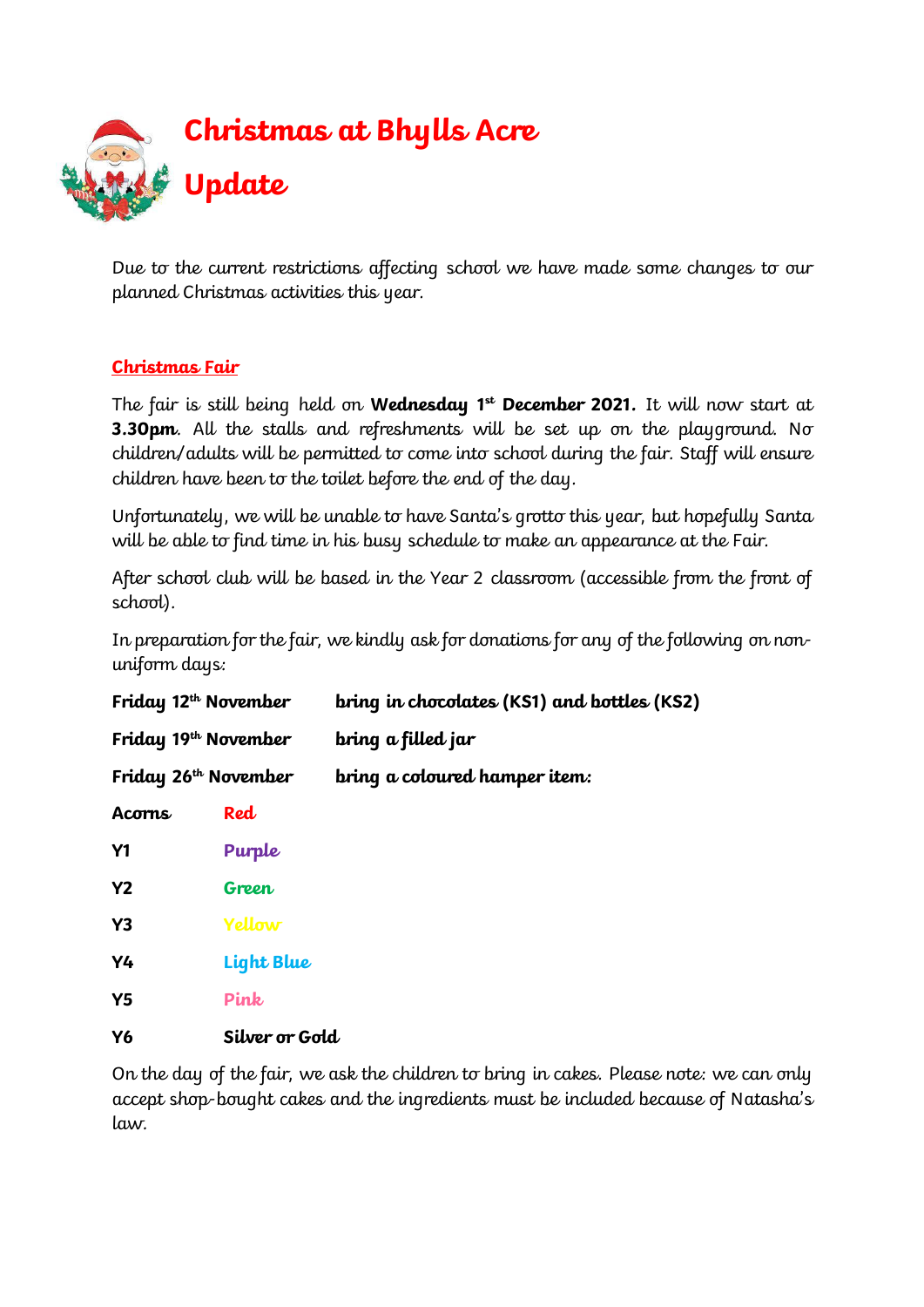### **Nativities**

Our nativities will now take place over three consecutive afternoons to help us limit the number of people in the hall at any one time.

Monday 6<sup>th</sup> December - Recording for DVD (no parents please) Tuesday  $7<sup>th</sup>$  December 2021 @ 1.30pm – Acorns parents only Wednesday 8th December 2021@ 1.30pm – Year 1 parents only Thursday 9th December 2021 @ 1.30pm – Year 2 parents only

Letters and tickets will be sent out this week.

# **Christmas Lunch**

This year the children will be able to enjoy a Christmas lunch on **Friday 10th December**. A letter has been sent home and we ask that you return the slip as soon as possible to give cook an idea of numbers.

**10th December** is also Christmas jumper day for Save the Children.

# **Christmas Service**

We will be taking the children to St Joseph's Church on **Monday 13th December** – Acorns & KS1 during the morning and KS2 during the afternoon. Unfortunately, we will not be asking parents/carers to attend in order to limit the numbers in church.

#### **Christmas Concert**

On **Tuesday 14th December**, the KS2 children will be taking part in a Christmas concert during the afternoon. Further information to follow.

#### **Christmas Party Day**

Our party day is on **Wednesday 15th December**. The children will be able to come to school in their party clothes. They can bring in their own individual plate of food (snacks only) and a drink to consume themselves. Please ensure these are clearly labelled. Please note: the children will not require sandwiches as they will be having their lunch as normal during the day.